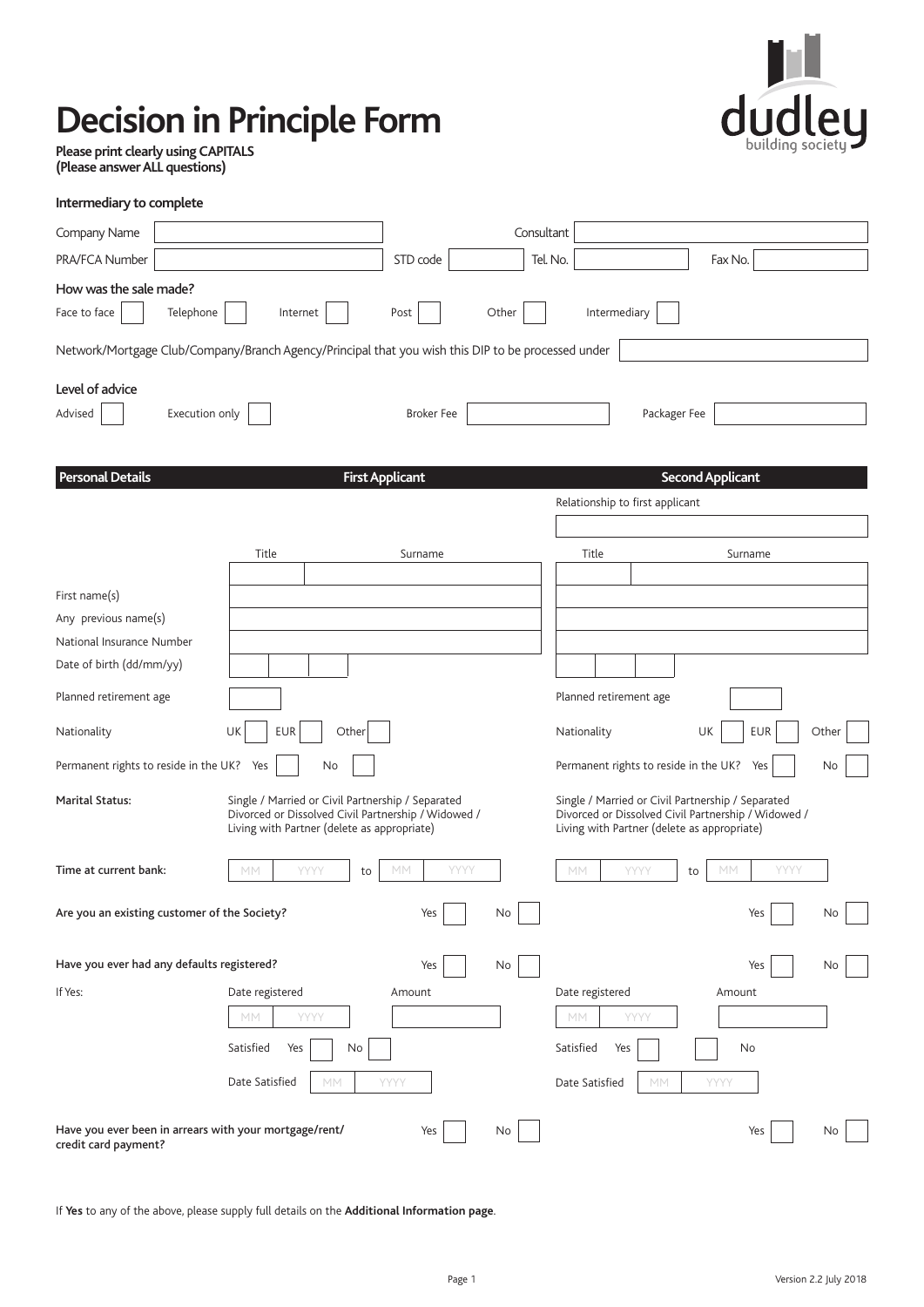|                                                            | Personal Details (cont'd)                                                                                    |                                                                                                                                                                                                                                                                                                                                     | <b>First Applicant</b>                      |                                                        | <b>Second Applicant</b>                                                   |                                     |                                   |
|------------------------------------------------------------|--------------------------------------------------------------------------------------------------------------|-------------------------------------------------------------------------------------------------------------------------------------------------------------------------------------------------------------------------------------------------------------------------------------------------------------------------------------|---------------------------------------------|--------------------------------------------------------|---------------------------------------------------------------------------|-------------------------------------|-----------------------------------|
|                                                            | Have you ever had a County Court Judgement?                                                                  |                                                                                                                                                                                                                                                                                                                                     | Yes                                         | No                                                     |                                                                           | Yes                                 | No                                |
| If Yes:                                                    |                                                                                                              | Date registered<br>YYYY<br>МM<br>Satisfied<br>Yes<br>No<br>Date Satisfied<br>МM                                                                                                                                                                                                                                                     | Amount<br>YYYY                              |                                                        | Date registered<br>YYYY<br>MМ<br>Satisfied<br>Yes<br>Date Satisfied<br>MM | Amount<br>No<br>YYYY                |                                   |
|                                                            |                                                                                                              | Have you ever been subject to an individual Voluntary Arrangement? Yes                                                                                                                                                                                                                                                              |                                             | No                                                     |                                                                           | Yes                                 | No                                |
| If Yes:                                                    |                                                                                                              | Date of IVA<br>YYYY<br>MМ<br>Satisfied<br>No<br>Yes<br>MM<br>Date Satisfied                                                                                                                                                                                                                                                         | YYYY                                        |                                                        | Date of IVA<br>YYYY<br>МM<br>Satisfied<br>Yes<br>Date Satisfied<br>MM     | No<br>YYYY                          |                                   |
|                                                            | Have you ever been made Bankrupt?                                                                            |                                                                                                                                                                                                                                                                                                                                     | Yes                                         | No                                                     |                                                                           | Yes                                 | No.                               |
| If Yes:                                                    |                                                                                                              | Date of bankrupcy order<br>YYYY<br>МM                                                                                                                                                                                                                                                                                               | Date bankrupcy discharged<br>YYYY<br>МM     |                                                        | Date of bankrupcy order<br>YYYY<br>МM                                     | Date bankrupcy discharged<br>МM     | YYYY                              |
|                                                            | Have you ever had a property repossessed, either as<br>result of a Voluntary Arrangement or by court action? |                                                                                                                                                                                                                                                                                                                                     | Yes                                         | No                                                     |                                                                           | Yes                                 | No.                               |
| If Yes:                                                    |                                                                                                              | Date of repossession<br>YYYY<br>МM                                                                                                                                                                                                                                                                                                  |                                             |                                                        | Date of repossession<br>YYYY<br>МM                                        |                                     |                                   |
|                                                            | pending for any offence other than driving?                                                                  | Have you ever been cautioned, convicted or have a prosecution                                                                                                                                                                                                                                                                       | Yes                                         | No                                                     |                                                                           | Yes                                 | No.                               |
| If Yes:                                                    | Type of conviction                                                                                           |                                                                                                                                                                                                                                                                                                                                     |                                             |                                                        | Type of conviction                                                        |                                     |                                   |
|                                                            | Relevant Sentence                                                                                            |                                                                                                                                                                                                                                                                                                                                     |                                             |                                                        | Relevant Sentence                                                         |                                     |                                   |
|                                                            |                                                                                                              | Have you or any person who will reside in the property to be<br>mortgaged, received a formal police caution in the last 5 years,<br>ever been convicted of, or have any prosecution pending for any<br>offence other than for parking or speeding, excluding any which<br>are spent under the Rehabilitation of Offenders Act 1974? | Yes                                         | No                                                     |                                                                           | Yes                                 | No.                               |
|                                                            |                                                                                                              | If Yes to any of the above, please supply full details on the Additional Information page.                                                                                                                                                                                                                                          |                                             |                                                        |                                                                           |                                     |                                   |
|                                                            | <b>Requested Loan</b>                                                                                        |                                                                                                                                                                                                                                                                                                                                     |                                             |                                                        |                                                                           |                                     |                                   |
| Loan purpose<br>Residential<br>Purchase<br>Equity<br>Share | Residential<br>Remortgage<br>Homebuy                                                                         | Further<br>Advance<br>Ex Pat<br>Residential                                                                                                                                                                                                                                                                                         | First-time<br>buyer<br>Ex Pat<br><b>BTL</b> | <b>DBS</b><br>subsequent buyer<br>LTD Co<br><b>BTL</b> | Right to<br>buy<br><b>BTL</b><br>BTL<br>Purchase                          | Shared<br>Remortgage                | Ownership<br>Self<br><b>Build</b> |
| Loan amount<br>£                                           |                                                                                                              |                                                                                                                                                                                                                                                                                                                                     | Term                                        |                                                        |                                                                           |                                     |                                   |
|                                                            | Is the loan regulated                                                                                        |                                                                                                                                                                                                                                                                                                                                     |                                             | Repayment type                                         |                                                                           |                                     |                                   |
| Yes                                                        | No                                                                                                           |                                                                                                                                                                                                                                                                                                                                     |                                             | Capital & Interest                                     | Interest only                                                             | Part & Part                         |                                   |
|                                                            | Estimated value/purchase price                                                                               |                                                                                                                                                                                                                                                                                                                                     | If Part & Part                              |                                                        |                                                                           |                                     |                                   |
| £                                                          |                                                                                                              |                                                                                                                                                                                                                                                                                                                                     |                                             | Portion on Interest Only $E$                           |                                                                           | Portion on Capital & Interest $ E $ |                                   |
|                                                            |                                                                                                              | Please be aware YOU MUST have suitable arrangements in place to repay any part of the loan not on a repayment basis.                                                                                                                                                                                                                |                                             |                                                        |                                                                           |                                     |                                   |

If all or part of the loan is to be paid on an interest only basis, please confirm how you intend to repay the capital element of the mortgage on the **Additional Information page**.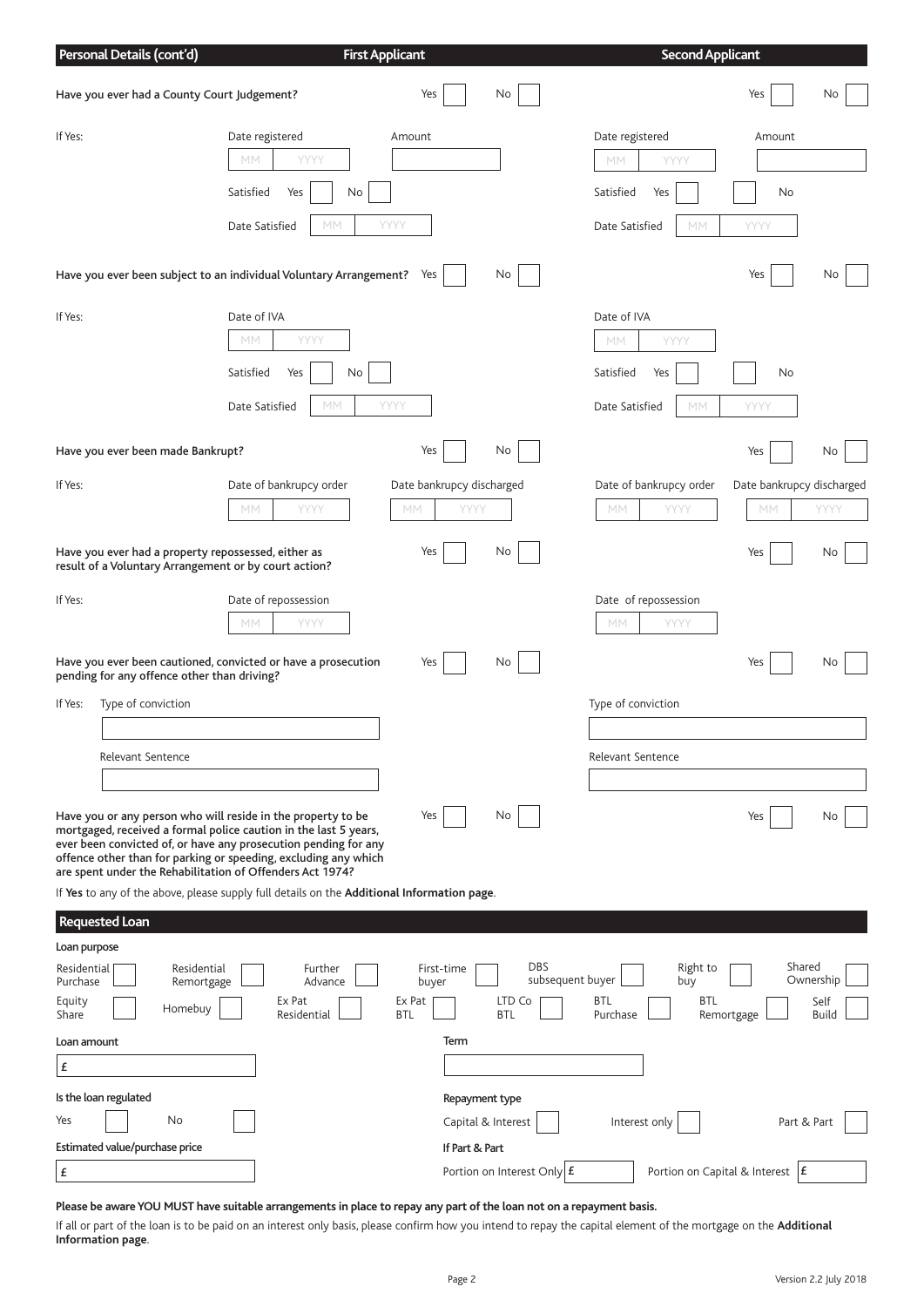| <b>Property Details</b>                                                 | <b>First Applicant</b> | <b>Second Applicant</b> |
|-------------------------------------------------------------------------|------------------------|-------------------------|
| If property is being remortgaged,<br>what are the funds being used for? |                        |                         |
|                                                                         |                        |                         |

**Property Details**

| Current address:<br>(If less than 3 years, please give<br>all addresses during this period<br>and length of time at each<br>address on the Additional<br>Information page). For ex pat<br>applications, please provide<br>your last known UK address on the<br>Additional Information Page. | Post Code                                                                                                                          |                     | Post Code        |                     |
|---------------------------------------------------------------------------------------------------------------------------------------------------------------------------------------------------------------------------------------------------------------------------------------------|------------------------------------------------------------------------------------------------------------------------------------|---------------------|------------------|---------------------|
| How long have you lived here?                                                                                                                                                                                                                                                               | Years                                                                                                                              | Months              | Years            | Months              |
| Are you a first time buyer?                                                                                                                                                                                                                                                                 |                                                                                                                                    | Yes<br>No           |                  | Yes<br>No           |
| <b>Residential Status</b>                                                                                                                                                                                                                                                                   | $*$ Tenant<br>Owner                                                                                                                | *Living with others | *Tenant<br>Owner | *Living with others |
| Telephone number (inc. code)                                                                                                                                                                                                                                                                | *(please give details i.e. relationship/landlords and rental payment details on the Additional Information page)<br>Day<br>Evening |                     | Day<br>Evening   |                     |
| Have you ever had a loan or mortgage application refused?                                                                                                                                                                                                                                   |                                                                                                                                    | Yes<br>No           |                  | Yes<br>No           |
| Have you applied to any other lender for a mortgage within the<br>last 6 months?                                                                                                                                                                                                            |                                                                                                                                    | Yes<br>No           |                  | Yes<br>No           |
| Do you have any active applications for mortgages other than<br>this one?                                                                                                                                                                                                                   |                                                                                                                                    | Yes<br>No           |                  | Yes<br>No           |
| If Yes to any of the above, please supply full details here.                                                                                                                                                                                                                                |                                                                                                                                    |                     |                  |                     |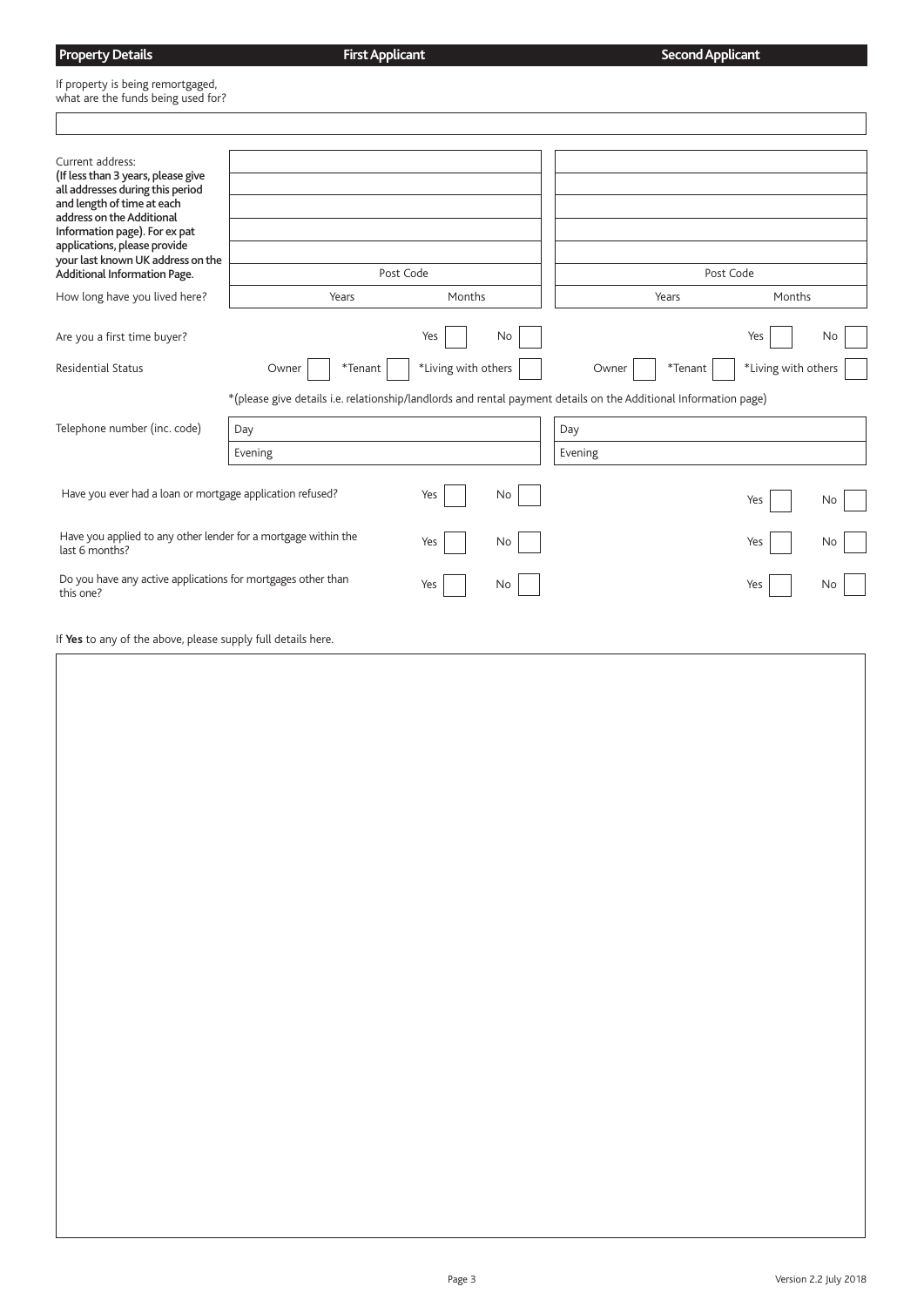| Occupation, Income & Expenditure                                                                                                                                                                                                         |                                          | <b>First Applicant</b> |             |                 | <b>Second Applicant</b> |         |
|------------------------------------------------------------------------------------------------------------------------------------------------------------------------------------------------------------------------------------------|------------------------------------------|------------------------|-------------|-----------------|-------------------------|---------|
| What is your occupation?                                                                                                                                                                                                                 |                                          |                        |             |                 |                         |         |
| If you are a sole trader, a partner in a firm or a company director with a 25% or<br>more shareholding, please tick the box and provide details of income/net<br>profit for the last 3 trading years on the Additional Information Page. |                                          |                        |             |                 |                         |         |
| Is the applicant a high net worth individual?                                                                                                                                                                                            |                                          | Yes                    | No          |                 | Yes                     | No      |
| Is the applicant a mortgage professional?                                                                                                                                                                                                |                                          | Yes                    | No          |                 | Yes                     | No      |
| If Yes, provide information on the Additional Information Page.                                                                                                                                                                          |                                          |                        |             |                 |                         |         |
| What is your annual basic income?                                                                                                                                                                                                        |                                          | £                      |             |                 | £                       |         |
| State any other income eg. bonus, overtime, benefits etc. $ E $                                                                                                                                                                          |                                          |                        |             |                 | £                       |         |
| Are you aware of any changes to your income?                                                                                                                                                                                             |                                          | Yes*                   | No          |                 | Yes*                    | No      |
| If Yes, provide information on the Additional Information Page.                                                                                                                                                                          |                                          |                        |             |                 |                         |         |
| Current Employer                                                                                                                                                                                                                         | Name of Company                          |                        |             | Name of Company |                         |         |
| (If self-employed please detail<br>your trading name and address)                                                                                                                                                                        | Address                                  |                        |             | Address         |                         |         |
|                                                                                                                                                                                                                                          |                                          |                        |             |                 |                         |         |
|                                                                                                                                                                                                                                          |                                          | Postcode               |             |                 | Postcode                |         |
|                                                                                                                                                                                                                                          | Tel:                                     | Fax:                   |             | Tel:            | Fax:                    |         |
|                                                                                                                                                                                                                                          |                                          |                        |             |                 |                         |         |
| How long have you been with your current employer/trading?<br>(If less than 3 years, please provide previous employment history<br>to cover last 3 years on additional information page).                                                |                                          |                        | Yrs         |                 |                         | Yrs     |
| Is your current employment permanent?<br>*If No, give details on the Additional Information page                                                                                                                                         |                                          | Yes                    | $No*$       |                 | Yes                     | NΩ      |
| Do you make any maintenance/child support payments to court<br>or on a voluntary basis?                                                                                                                                                  |                                          | Yes                    | No          |                 | Yes                     | No      |
| If Yes, how much per month?                                                                                                                                                                                                              |                                          | £                      |             |                 |                         | £       |
| Please state the number and age(s) of any dependents                                                                                                                                                                                     |                                          | Number                 | Age         |                 | Number                  | Age     |
| Monthly amount for school/nursery/college/university fees                                                                                                                                                                                |                                          |                        |             |                 | £                       |         |
| Monthly council tax payment                                                                                                                                                                                                              |                                          |                        |             |                 | £                       |         |
| Monthly payment for any existing policies, including pensions                                                                                                                                                                            |                                          |                        |             |                 | £                       |         |
| Monthly amount spent on food and drink                                                                                                                                                                                                   |                                          |                        |             |                 | £                       |         |
| Monthly amount spent on travel/transport                                                                                                                                                                                                 |                                          |                        |             |                 | £                       |         |
| Monthly amount spent on housing, fuel, power and communication                                                                                                                                                                           |                                          |                        |             |                 | £                       |         |
| Other expenditure - please enter the monthly amount you spend on clothing, footwear, recreation and essential repairs<br>Total declared expenditure                                                                                      |                                          |                        |             |                 | £<br>£                  |         |
| <b>Outstanding Loans/Mortgages</b>                                                                                                                                                                                                       |                                          | <b>First Applicant</b> |             |                 | <b>Second Applicant</b> |         |
| Do you have a <b>mortgage</b> or secured loan or any other loans                                                                                                                                                                         |                                          |                        |             |                 |                         |         |
| outstanding eg. Bank/Car Loan, Hire Purchase, Credit Cards etc.                                                                                                                                                                          |                                          | Yes                    | No          |                 | Yes                     | No      |
| If Yes, enter details below and indicate if the loan will be repaid on or before completion of your mortgage.<br>Lender                                                                                                                  | Type of Loan<br>Applicant                | Account Number         | Outstanding | Outstanding     | Monthly                 | To be   |
| (eg. Dudley Building Society)                                                                                                                                                                                                            | (eg. Secured, Personal)<br>1st/2nd/Joint |                        | Term        | Balance         | Payment                 | Repaid? |
|                                                                                                                                                                                                                                          |                                          |                        |             | £               | £                       |         |
|                                                                                                                                                                                                                                          |                                          |                        |             | £               | £                       |         |
|                                                                                                                                                                                                                                          |                                          |                        |             | £               | £                       |         |
|                                                                                                                                                                                                                                          |                                          |                        |             | £               | £                       |         |
| <b>Buy To Let Portfolio</b>                                                                                                                                                                                                              |                                          |                        |             |                 |                         |         |

Please give details of any buy to let mortgages that will remain upon completion of this mortgage.

| Total Number of Properties | Estimated Value of Portfolio | <b>Balance Outstanding</b> | ' Monthly Mortgage Payment   Total Monthly Rental Income |
|----------------------------|------------------------------|----------------------------|----------------------------------------------------------|
|                            |                              |                            |                                                          |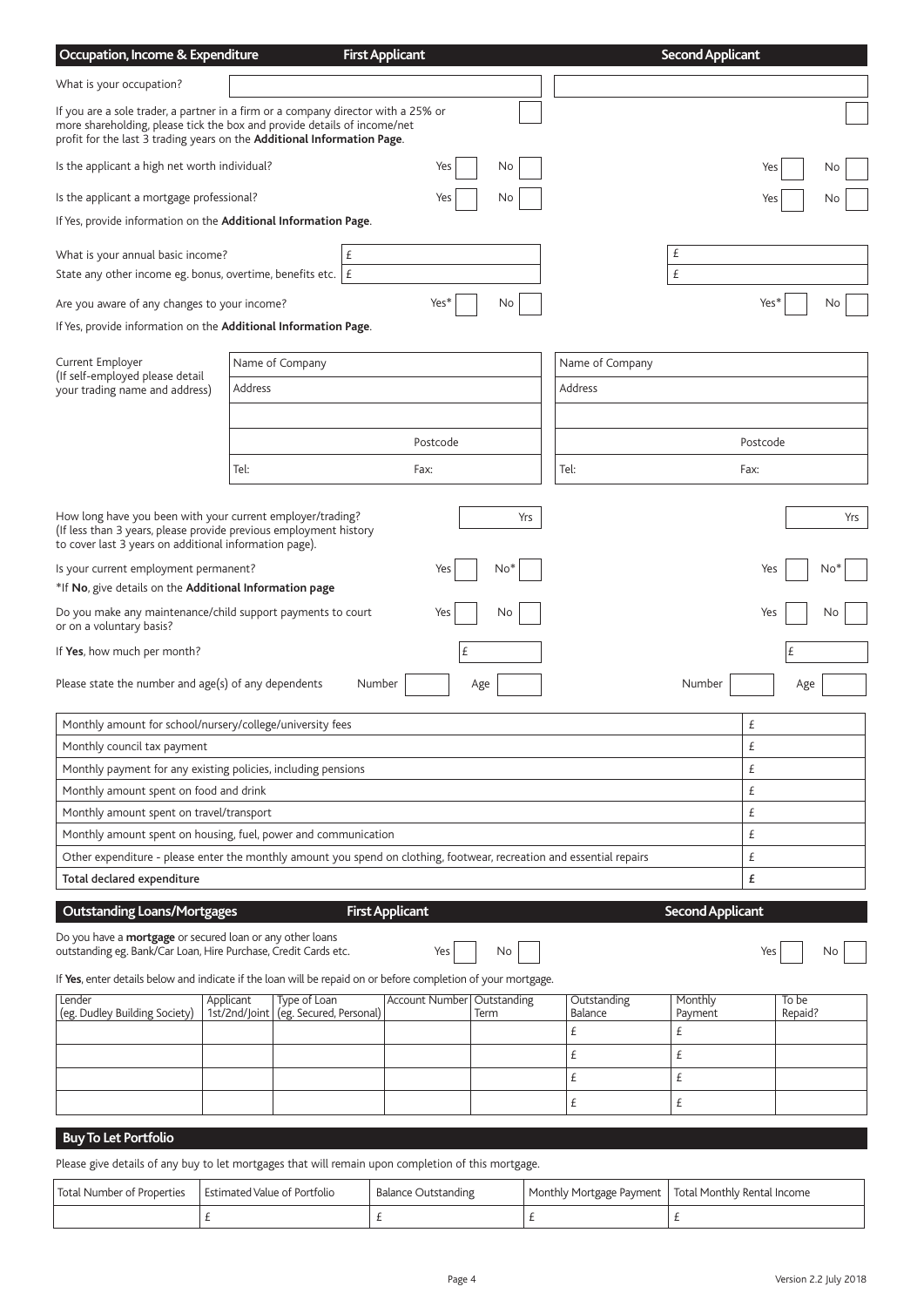# **Your Home and Mortgage Needs**

| Address of the property to be mortgaged                                                                                                                                                                                                                                              |            |
|--------------------------------------------------------------------------------------------------------------------------------------------------------------------------------------------------------------------------------------------------------------------------------------|------------|
| Mortgage Product<br>Required                                                                                                                                                                                                                                                         |            |
|                                                                                                                                                                                                                                                                                      |            |
|                                                                                                                                                                                                                                                                                      |            |
| Source of deposit                                                                                                                                                                                                                                                                    |            |
| If Yes, what currency?<br>Is the basis for paying this loan in a currency other than GBP?<br>No<br>Yes                                                                                                                                                                               |            |
| Detached<br>Storeys in Block<br>Bathrooms<br>House<br>Garage<br>Purpose Built<br>No. of Bedrooms<br>Bungalow<br>Semi-Detached<br><b>Central Heating</b><br>Approx Floor Area<br>Flat<br>Mid Terraced<br>Floors<br>No. of Rec. Rooms<br><b>End Terrace</b><br>Converted<br>Year Built |            |
| Maisonette                                                                                                                                                                                                                                                                           |            |
| Is the property subject to agricultural restrictions?<br>Will the property be used wholly for residential purposes?<br>No<br>Yes                                                                                                                                                     | Yes<br>No  |
| Does the property include more than ten acres of land?<br>Will the applicants be occupying the property within<br>Yes<br>No<br>one month of the loan completing?                                                                                                                     | Yes<br>No  |
| Was the property owned by the local authority?<br>Yes<br>No<br>Will any of the property be used for business purposes?                                                                                                                                                               | Yes<br>No  |
| Is the property connected to or above a<br>Yes<br>No<br>commercial property?<br>Is there a business, financial or family relationship between                                                                                                                                        | Yes<br>No  |
| the applicant and the vendor?<br>Will this be the applicants main residence?<br>No<br>Yes                                                                                                                                                                                            |            |
| Will the property be a second/holiday home?<br>Yes<br>No                                                                                                                                                                                                                             |            |
| If No to any of the above, please answer the following questions on the Additional Information page.                                                                                                                                                                                 |            |
| 2. What will the other rooms be used for?<br>1. Which rooms will you reside in?<br>3. What commercial use if any will be made of the property?<br>4. What will the grounds be used for?                                                                                              |            |
|                                                                                                                                                                                                                                                                                      |            |
| Is this a purchase or remortgage?<br>Purchase<br>Remortgage                                                                                                                                                                                                                          |            |
| Does the borrower intend to let the property to a family<br>member now or at any time in the future, or to<br>live in the property themselves at any point in the future?<br>No<br>Yes                                                                                               |            |
| If the property was inherited, or purchased, since the time<br>of purchase has the property ever been occupied by<br>the borrower or a related person?<br>Yes<br>No                                                                                                                  |            |
| Is vacant possession of the property being obtained on completion of the purchase and/or mortgage?                                                                                                                                                                                   | Yes<br>No. |
| Do you intend to occupy the property immediately on completion?                                                                                                                                                                                                                      | Yes<br>No  |
| Will any portion be sub-let? If Yes, please give details in the Additional Information page.                                                                                                                                                                                         | Yes<br>Νo  |
| Is the property leasehold?<br>If leasehold, what is the unexpired term?                                                                                                                                                                                                              | Yrs        |
| Is there any Ground Rent/Service Charge per annum? $ E $                                                                                                                                                                                                                             |            |
| Will you be providing from your own savings all of the monies required in addition to this loan to enable you to purchase the property?<br>If No, please give details on the Additional Information page.                                                                            | Yes<br>No. |
| Will any additional borrowings be secured against the property by a second charge?<br>If Yes, please give details on the Additional Information page.                                                                                                                                | Yes        |

Page 5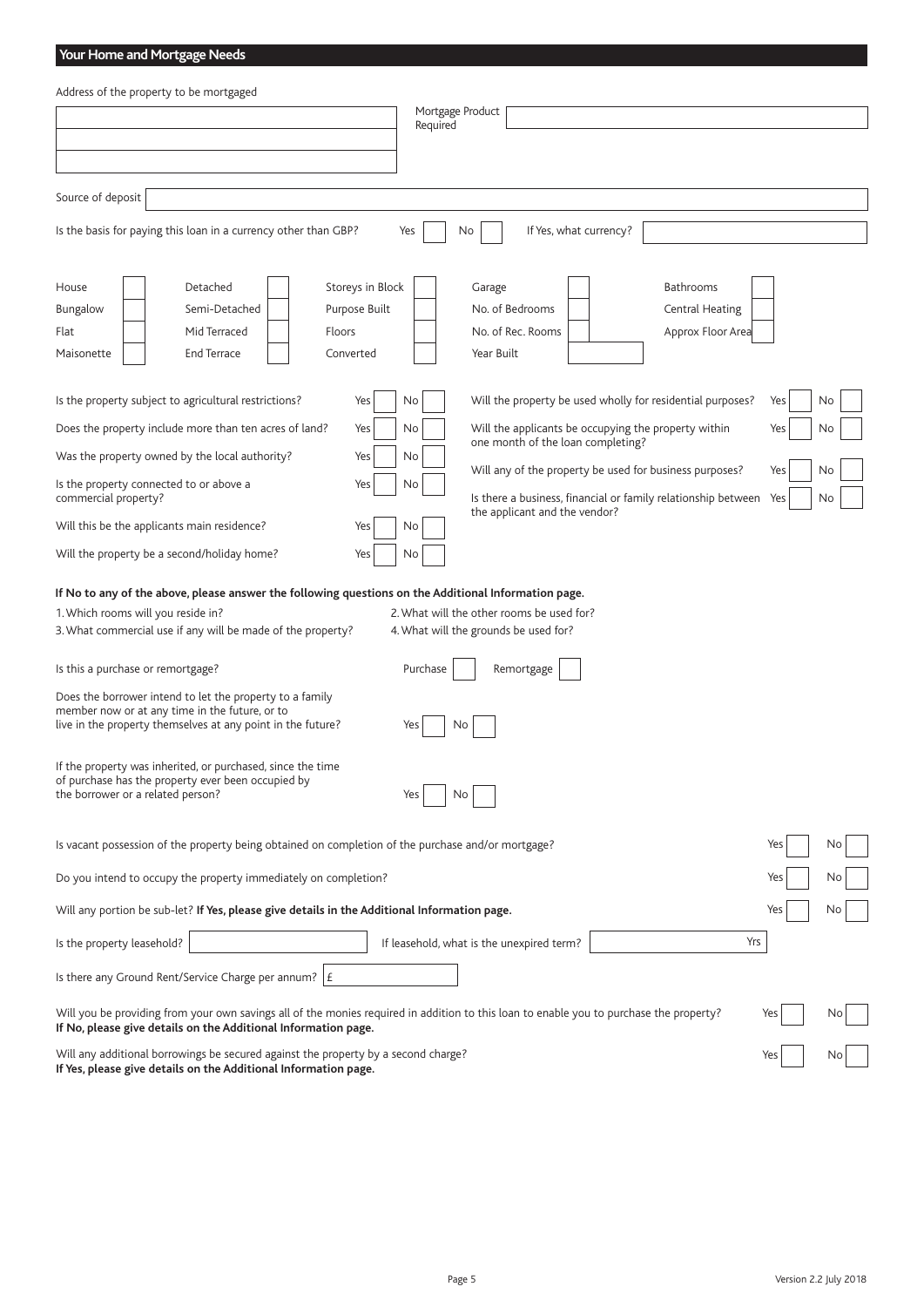| -                           |
|-----------------------------|
|                             |
|                             |
| $\overline{\phantom{0}}$    |
|                             |
|                             |
|                             |
| $\overline{\phantom{a}}$    |
| -                           |
|                             |
| $\overline{\phantom{a}}$    |
|                             |
| -                           |
|                             |
|                             |
| $\overline{\phantom{a}}$    |
|                             |
| $\overline{\phantom{0}}$    |
|                             |
| $\sim$ $\sim$ $\sim$ $\sim$ |
|                             |
| $\overbrace{\hspace{25mm}}$ |
|                             |
| $\overline{\phantom{0}}$    |
| $\overline{\phantom{0}}$    |
|                             |
| -                           |
|                             |
| $\overline{\phantom{0}}$    |
|                             |
|                             |
|                             |
| $\overline{\phantom{0}}$    |
|                             |
|                             |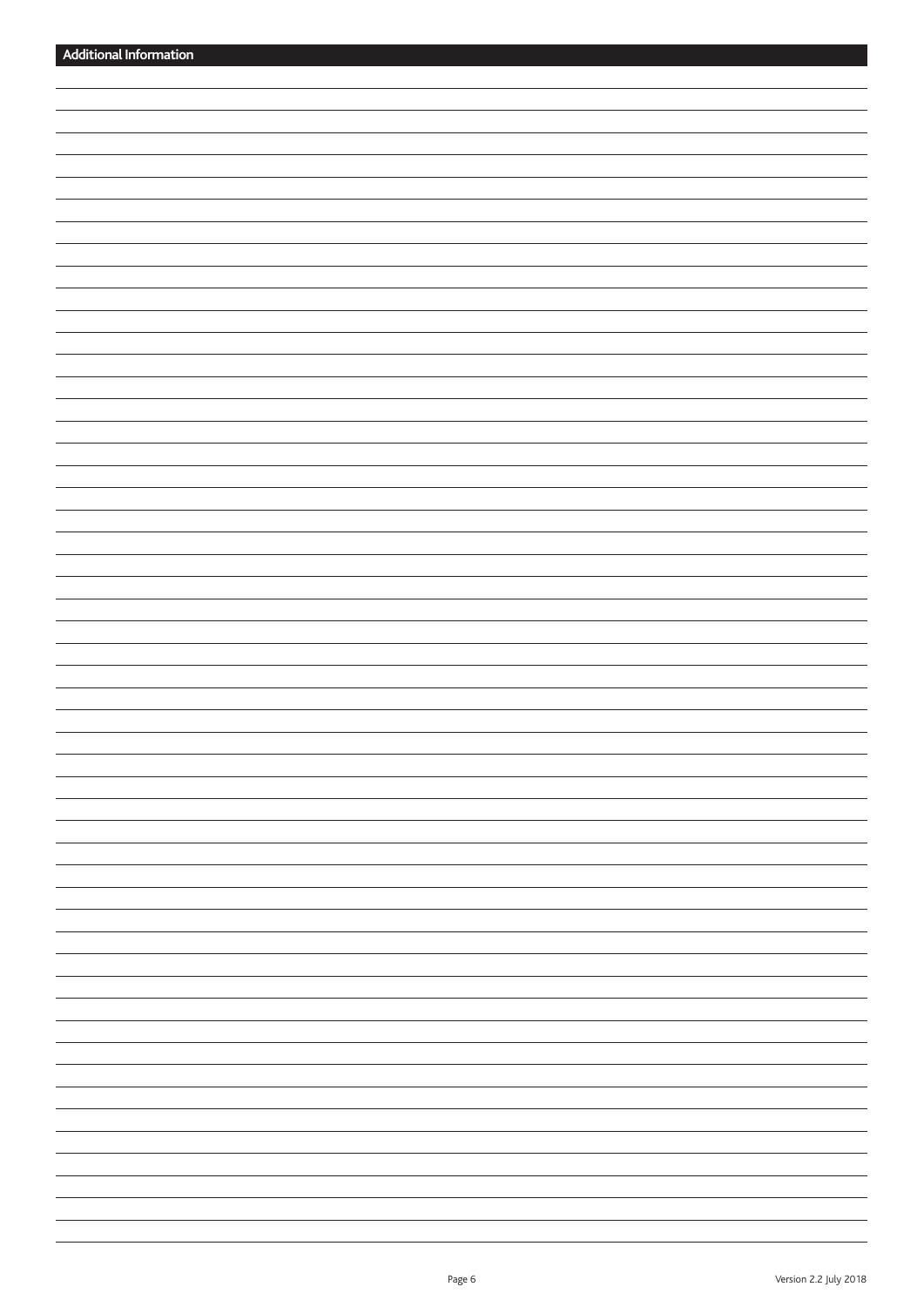## **Your Personal Information and What We Do With It**

Our Society takes its responsibilities for data management very seriously and we have thoroughly detailed our approach to how we collect and use information on the 'Privacy' page on our website. This explains how we collect and manage personal information and what we do with it. Please visit www. dudleybuildingsociety.co.uk/privacy for more information, alternatively you can request an electronic or paper copy of our privacy statements by:

Telephone: 01384 231414

Email: enquiries@dudleybuildingsociety.co.uk

Post: Dudley Building Society, 7 Harbour Buildings, The Waterfront, Brierley Hill, West Midlands, DY5 1LN

We can be contacted at any time if you have queries about this privacy notice or wish to exercise any of the rights mentioned in it by writing to us at The Secretary, Dudley Building Society, 7 Harbour Buildings, The Waterfront, Brierley Hill, DY5 1LN. This privacy notice may be updated from time to time. You should check http://www.dudleybuildingsociety.co.uk/privacy regularly so that you can read the up to date version.

## How do we share your information with Credit Reference Agencies?

In order to process your application, we will perform credit and identity checks on you with one or more credit reference agencies ("CRAs"). To do this, we will supply your personal information to CRAs and they will give us information about you. This will include information from your credit application and about your financial situation and financial history. CRAs will supply to us both public (including the electoral register) and shared credit, financial situation and financial history information and fraud prevention information.

We will use this information to:

- Assess your creditworthiness and whether you can afford to take the product;
- Verify the accuracy of the data you have provided to us;
- Prevent criminal activity, fraud and money laundering;
- Manage your account(s);
- Trace and recover debts; and
- Ensure any offers provided to you are appropriate to your circumstances.

We will continue to exchange information about you with CRAs while you have a relationship with us. We will also inform the CRAs about your settled accounts. If you borrow and do not repay in full and on time, CRAs will record the outstanding debt. This information may be supplied to other organisations by CRAs.

When CRAs receive a search from us they will place a search footprint on your credit file that may be seen by other lenders.

If you are making a joint application, or tell us that you have a spouse or financial associate, we will link your records together, so you should make sure you discuss this with them, and share with them this information, before lodging the application. CRAs will also link your records together and these links will remain on your and their files until such time as you or your partner successfully files for a disassociation with the CRAs to break that link.

### How do we share your information with Fraud Prevention Agencies?

The personal information we have collected from you will be shared with fraud prevention agencies who will use it to prevent fraud and money-laundering and to verify your identity. If fraud is detected, you could be refused certain services, finance or employment. Further details of how your information will be used by us and these fraud prevention agencies, and your data protection rights, can be found by writing to us using the details above.

### What should you do if your personal information changes?

You should tell us without delay so that we can update our records. The contact details for this purpose are:

Telephone: 01384 231414

Email: enquiries@dudleybuildingsociety.co.uk

Post: Dudley Building Society, 7 Harbour Buildings, The Waterfront, Brierley Hill, West Midlands, DY5 1LN

| Marketing Preferences                                                                                                                                                                                                        | 6    |           |             |      |           |  |  |
|------------------------------------------------------------------------------------------------------------------------------------------------------------------------------------------------------------------------------|------|-----------|-------------|------|-----------|--|--|
| We would love to keep you informed about the products and services that are available to you as a member of Dudley Building Society. In order to receive them please confirm<br>your preferences by selecting the following: |      |           |             |      |           |  |  |
| Applicant 1                                                                                                                                                                                                                  |      |           | Applicant 2 |      |           |  |  |
| Email                                                                                                                                                                                                                        | Post | Telephone | Email       | Post | Telephone |  |  |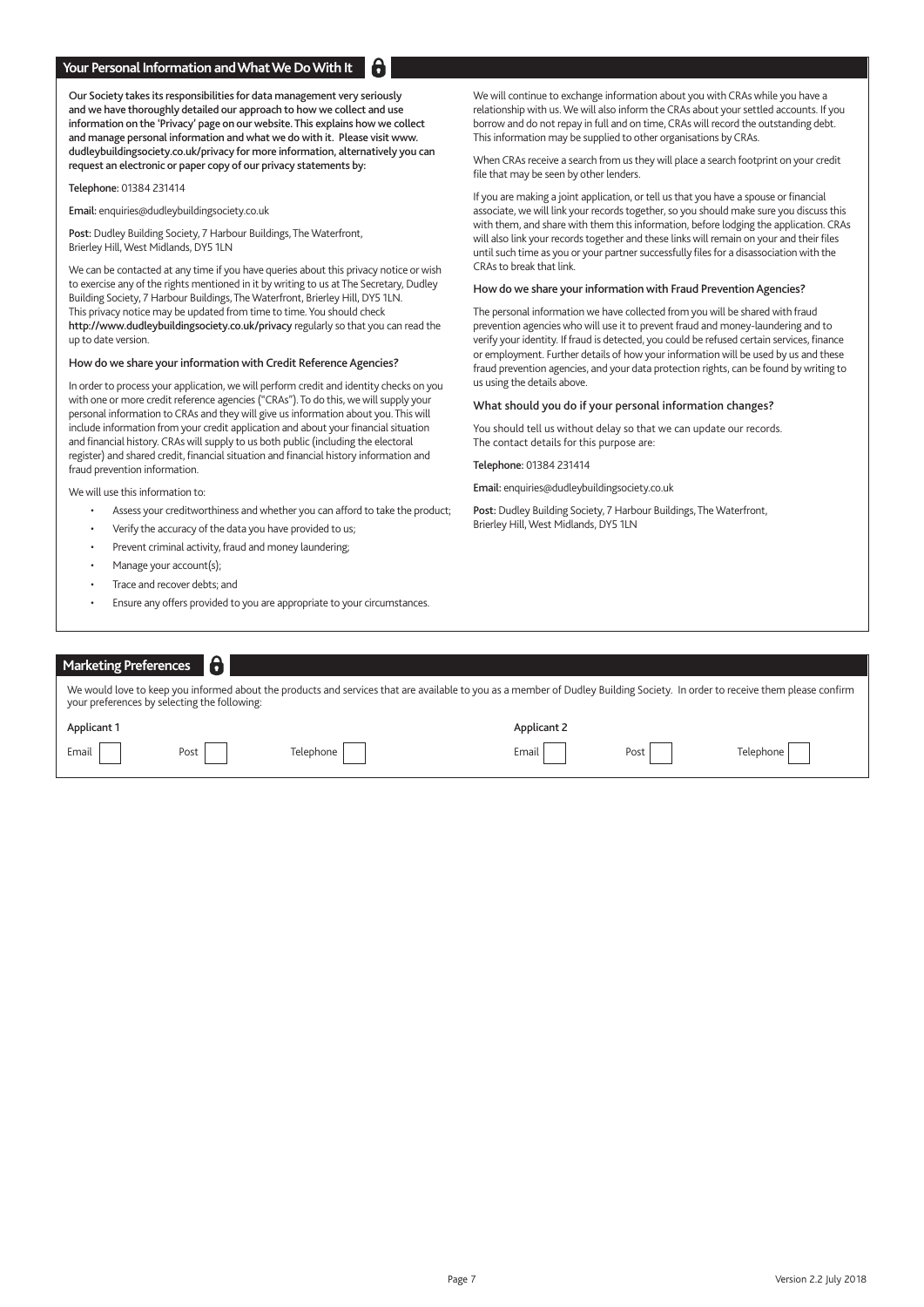## **Declarations**

|  |  | • Joint Accounts |  |
|--|--|------------------|--|
|--|--|------------------|--|

 By making a joint application, I am creating a financial association with the other applicant, I am also confirming that I am entitled to:-

- o Disclose information about the other applicant(s) and/or anyone else referred to by me.
- o Authorise you to search, link and/or record information at credit reference agencies about me and/or anyone else referred to by me.
- Sole Accounts

Intermediary

Information held about me by the credit reference agencies may already be linked to another individual who has an existing financial association with me. For the purposes of my application I may be treated as financially linked and my application will be assessed with reference to any "associated" records.

• Where a client is not present to sign the declaration, I confirm that the information on this form has been provided by the applicant(s) to me and I have made him/her aware to which lender the information will be passed. I also confirm that I have read him/her the full declaration detailing use of

By signing this Decision in Principle you are confirming that you have acknowledged the Society's Privacy Notices and the guidance that is contained within them.

I/We declare that I/we have read and understood the Society's Privacy Notice.

| Date DD                     | <b>MM</b> | YYYY |  |  |
|-----------------------------|-----------|------|--|--|
|                             |           |      |  |  |
|                             |           |      |  |  |
|                             |           |      |  |  |
| 2nd Applicant's signature _ |           |      |  |  |
| Date DD                     | <b>MM</b> | YYYY |  |  |
|                             |           |      |  |  |
|                             |           |      |  |  |
|                             |           |      |  |  |
|                             |           |      |  |  |

this information.

Signature of Intermediary recording information

| -<br><b>Data</b><br>. |  | <b>AAAA</b><br> | $\sim$ |  |  |  |  |  |
|-----------------------|--|-----------------|--------|--|--|--|--|--|
|-----------------------|--|-----------------|--------|--|--|--|--|--|

Dudley Building Society is authorised by the Prudential Regulation Authority and regulated by the Financial Conduct Authority and the Prudential Regulation Authority. Our Financial Services Register number is 161294. You can check this number by visiting the FCA Website www.fca.org.uk or by contacting the FCA on 0800 111 6768.